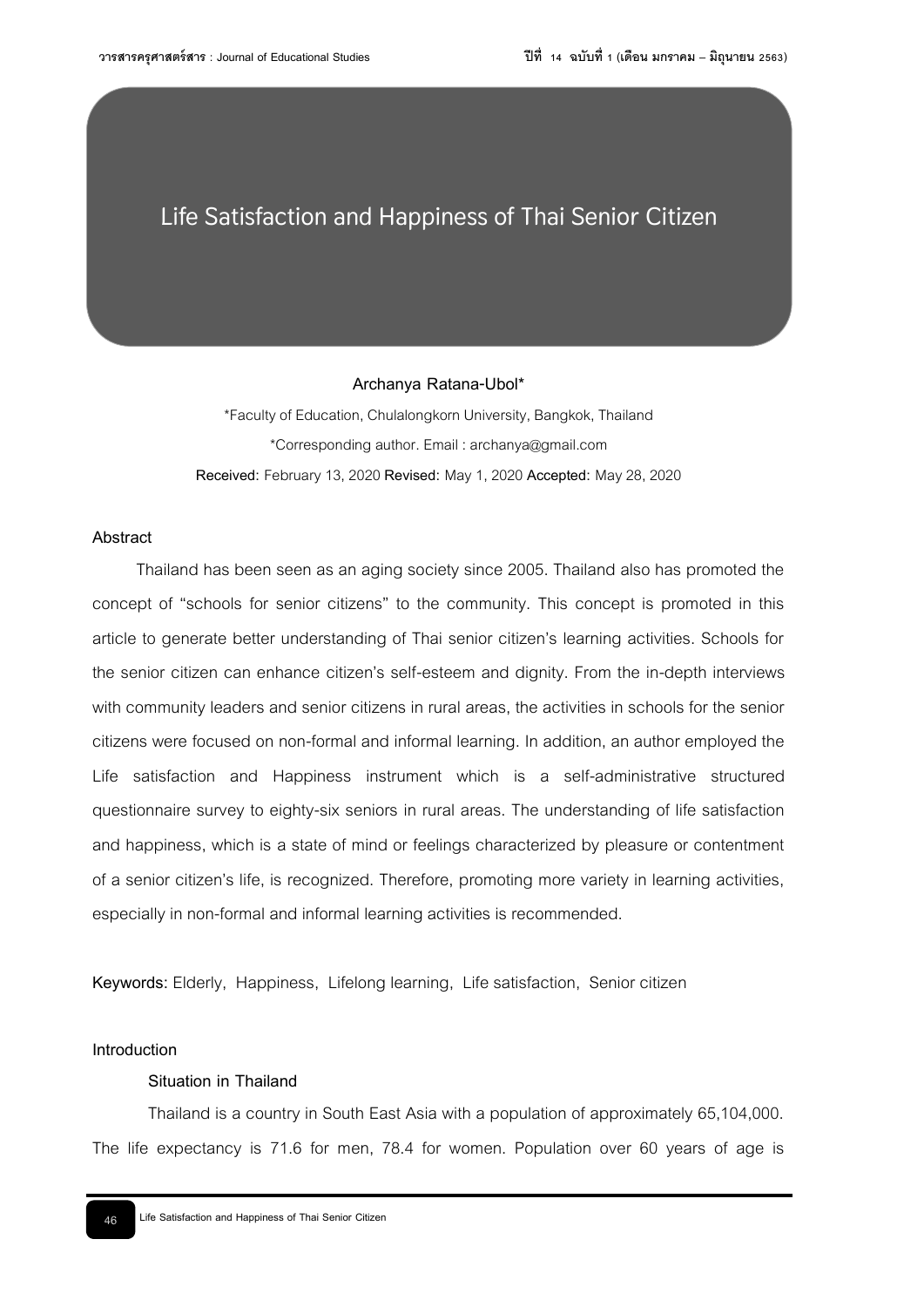26.51 percent, with 11.76 percent male and 14.75 percent female. Thailand, like other developing countries, is experiencing a demographic change with an increasing senior citizen population. Thailand has been seen as an aging society since 2005. In fact, the number of people over 60 years of age will triple between 1990 and 2020, while the total population will increase by approximately one-third (Francese1992). The senior citizens could continue to Increase, from 13.2 percent in 2010 to an expected 32.1 percent in 2040. The population projections for Thailand during 2010-2040 indicate that the percentage of the late-elderly (aged 80 and over) population could increase sharply from approximately 12.7 percent to almost onefifth of the total senior citizen population. When considering the distribution of the senior citizen population by gender, it is found that female senior citizens accounted for 55.1 percent in 2010, which is expected to increase to 56.8 percent in 2040, with the late-senior female group from 13.9 in 2010 to 21.3 percent in 2040. Females tend to live longer than their male counterparts. In planning for the future, therefore, it is important to keep in mind the major challenges looming as a result of demographic changes, particularly accelerated population ageing and longer survival during old age. Moreover, even with the country's economic development, many older people in Thai society remain highly vulnerable. This is particularly true with respect to elderly in rural areas compared to urban elderly (Knodel et al. 2013).

From the registration population in 2012, there were about 65 million people, of these, about 23 million people, accounting for 33.9 percent were living in municipal or urban areas and about 42 million, or 66.1 percent living in rural areas. In the 2014 survey of the population, it was found that among the older age groups, there were about 40.9 percent living in urban areas and 59.1 percent living in rural areas. The elderly population in rural areas was higher than those in urban areas (National Statistical Office 2016, 2014, 2013). This obvious rural-urban divide in Thailand makes the implementation of social service and health care difficult since people living in urban areas enjoy easier access to secondary and tertiary health care as hospitals and specialized medical facilities are mainly located at provincial cities or large district towns. Geographical location and transportation might hinder the building of infrastructure and delivery of services in rural areas (Chan et al. 2010). This may contribute to the higher migration of people from rural to urban areas. The Foundation of Thai Gerontology Research and Development Institute (2009, 2010) summarized the distribution of the elderly, according to area of residence (rural/urban) in the different regions in Thailand, and found it had not changed as elderly people tend to live in rural areas rather than urban areas.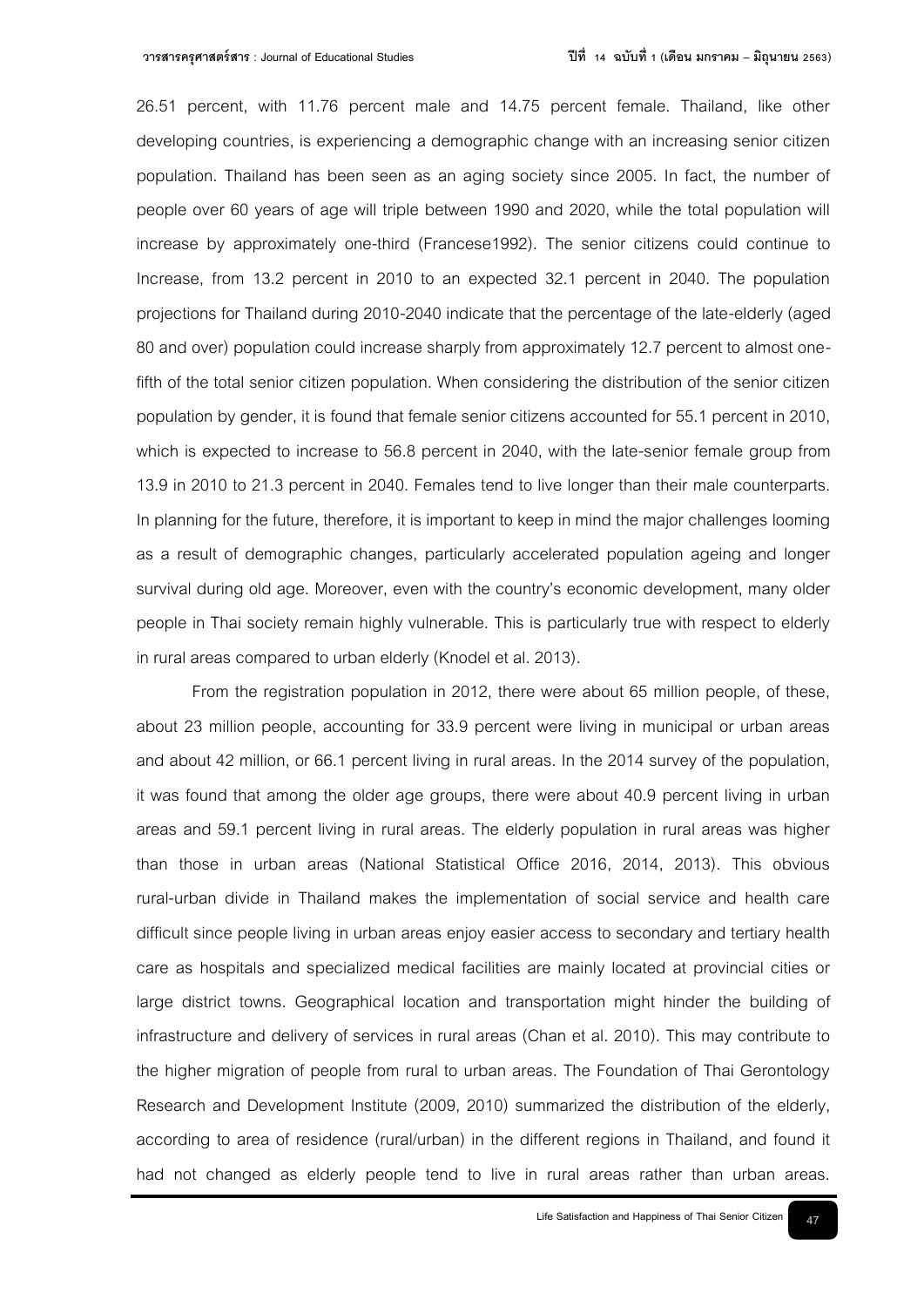The region with highest proportion of elderly people was the Northeastern region, followed by Central (excluding Bangkok), Northern, Southern and Bangkok region. However, the regional proportion of the elderly is changing with time. The proportion of elderly living in the urban areas increased from 30 percent in 2006 to 35 percent in 2010. Hence, it is possible that they migrated to urban areas in order to access health care and other social services.

On the other hand, there is a remarkable urban-rural difference regarding roles in the community as there is a greater tendency for the older people living in the rural areas to participate in community activities. This could result from culture-based differences in which the lifestyle and social relations within the rural community are more closely-knit. The Department of Social Development and Welfare also promotes community involvement in improving the residences for the elderly, engaging resources from the community and local entities such as the municipal government, Sub-district Administrative Organizations, educational institutions (i.e., vocational colleges), in order to improve public spaces used in support of the elderly activities such as a community center, village's multi-purpose hall, temple's courtyard. These activities included elderly club, cremation for social welfare groups, vocational network, housewife club, savings club, village scouts, annual village activities (Foundation of Thai Gerontology Research and Development Institute 2010, 2012). Furthermore, in 2014, the majority of older persons reported participating in community activities during the past year. Participation is somewhat higher among those in their 60s and 70s than those in their 50s or those 80 and older. Around a third of persons 60 or older participate in an elderly club compared to only about 15 percent of persons 50-59. In addition, they reported that more opportunity for participation of rural older persons in community activities contribute to more life satisfaction, level of mental health, and happiness in older age than those in urban areas. Therefore, remaining engaged in community activities can contribute to the social support experienced by older persons and thus affect their well-being (Gray et al. 2013; Knodel et al. 2015). Such as in 2016, teachers and education experts established the school for the elderly in Ban Khai district, Rayong province, and organised educational activities for the older learner. One year later, 81 senior citizens have proved that no one is too old to learn, by taking the country by the Ministry of Social Development and Human Security, Ministry of Interior and Senior Citizen Council of Thailand. The main purpose of these community centers at the tambon (sub-district) level is to provide comprehensive services to improve the quality of life of community-dwelling older persons, including healthcare promotion,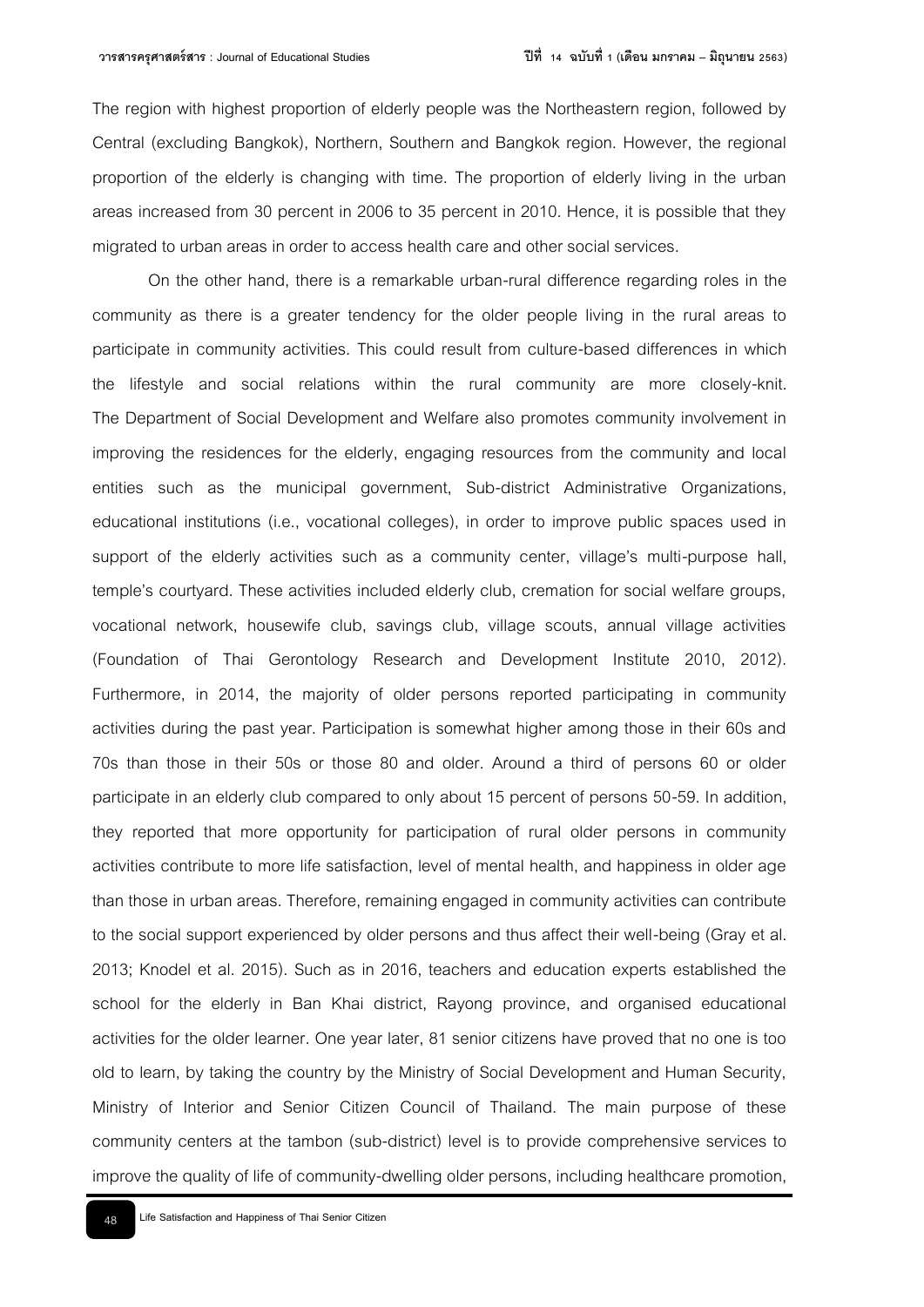lifelong learning activities, and promotion of volunteer caregivers among the older persons themselves. However, due to the 2014 survey, the vast majority (87 percent) of persons 60 and older have no more than a basic primary education. Meanwhile psychological well-being levels of older persons are higher numbers signifying greater life satisfaction and happiness but it declines with age. (Knodel et al. 2015) As a result, the major life events experienced in the aging process are expected to have a profound impact on the aging population's life satisfaction. As people get older, life satisfaction may decrease sharply year by year as they are affected by major life events such as retirement and physical health deterioration (Anantanasuwong and Seenprachawong 2012). Headey and Wearing (1992) suggested that when we talk about well-being, we ask people in surveys how satisfied they are with their lives. The evidence is that they make relatively calm, cognitive judements about how well their lives are going. In general, judgements of life satisfaction are very closely related to judgements of happiness. Therefore, an examination of differences in the aging population's life satisfaction and happiness becomes critical for lifelong education which is an important factor in the well-being of older persons and should beaware of the importance of engaging them the educational scenarios for the future.

#### **Theories and literature review**

Successful lifelong learning for the aging groups in many countries is normally conducted in a form of non-formal education managed under the University of the Third Age (University as in a place of learning) for which senior citizens are encouraged to participate in the activities of their interests during their final years. These learning activities include informal meetings for sharing ideas of interests, exercising, dancing, singing, producing artistic works, producing printing matters, participating in recreational activities. As for the case of lifelong learning for senior citizens in Thailand, no University of Third Age has been established thus far, however, there are other learning activities available. For example, there are learning activities and information sharing programs where useful information for living, working, self-developing is provided. Moreover, there are social activities and community networks where senior citizens can participate. In addition, in the scenario of the University of the Third Age models for lifelong learning of the Thai aging groups, there are four models in: (1) short course programs; (2) schools for seniors; (3) informal learning activities; and (4) visual classrooms. Particularly in Promoting lifelong learning for senior citizens based on schools for seniors, the proposed strategies and policies should be supported by relevant organizations in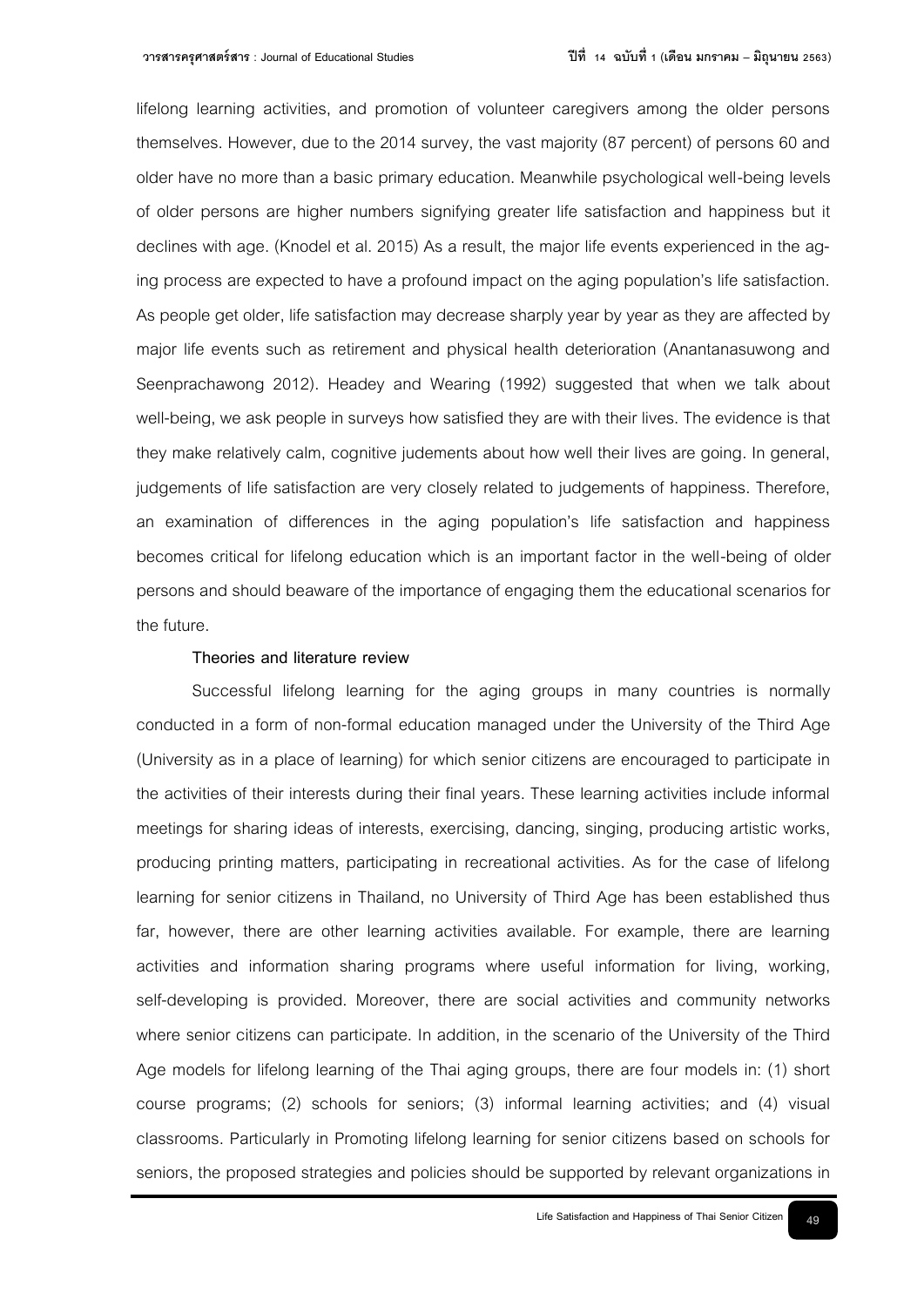the communities. There should be some study trips for learners to learn from reality. The knowledge exchange and learning management for senior citizens should be done based on a multiple-age basis, both on formal and informal ways (Ratana-Ubol et al. 2015).

#### **School for the senior citizen**

The school for seniors is one tool for lifelong learning which can provide facilities or life course approaches in order to improve their well-being and bring them to lead active ageing. This means having better physical and cognitive functioning, having less depression, as well as having higher levels of life satisfaction and happiness. The substantial of schools for seniors is activities provided by organizations or communities in order to develop their learning process, enhance living appropriately, and adjust to the social changes for self-reliance. Thailand has promoted the concept of the University for the Third Age (U3A) as "school for the senior citizen". Schools for the senior citizen are modeled on activities for seniors to promote lifelong learning. Life skills promotion, informal learning and non-formal learning are conducted in schools for the senior citizens according to their needs and interests. The course contents are important to their daily lives in order to increase their life skills. The volunteer guest speakers in schools for the senior citizens are from all networks, including the intellectual members in the community. Presently, there are approximately 20 schools for the elderly in Thailand.

### **Objectives of the study**

Objectives of the study is to investigated life satisfaction and happiness of Thai senior citizens after attending schools for the senior citizen.

## **Research methodology**

This study used mixed methods for collecting the data. The researcher used documentary analysis, in-depth interviews and questionnaire survey. The samples were seniors in the rural areas of Laembua, Nakornpathom and Samut Songhkram provinces.

#### **Conceptual framework**

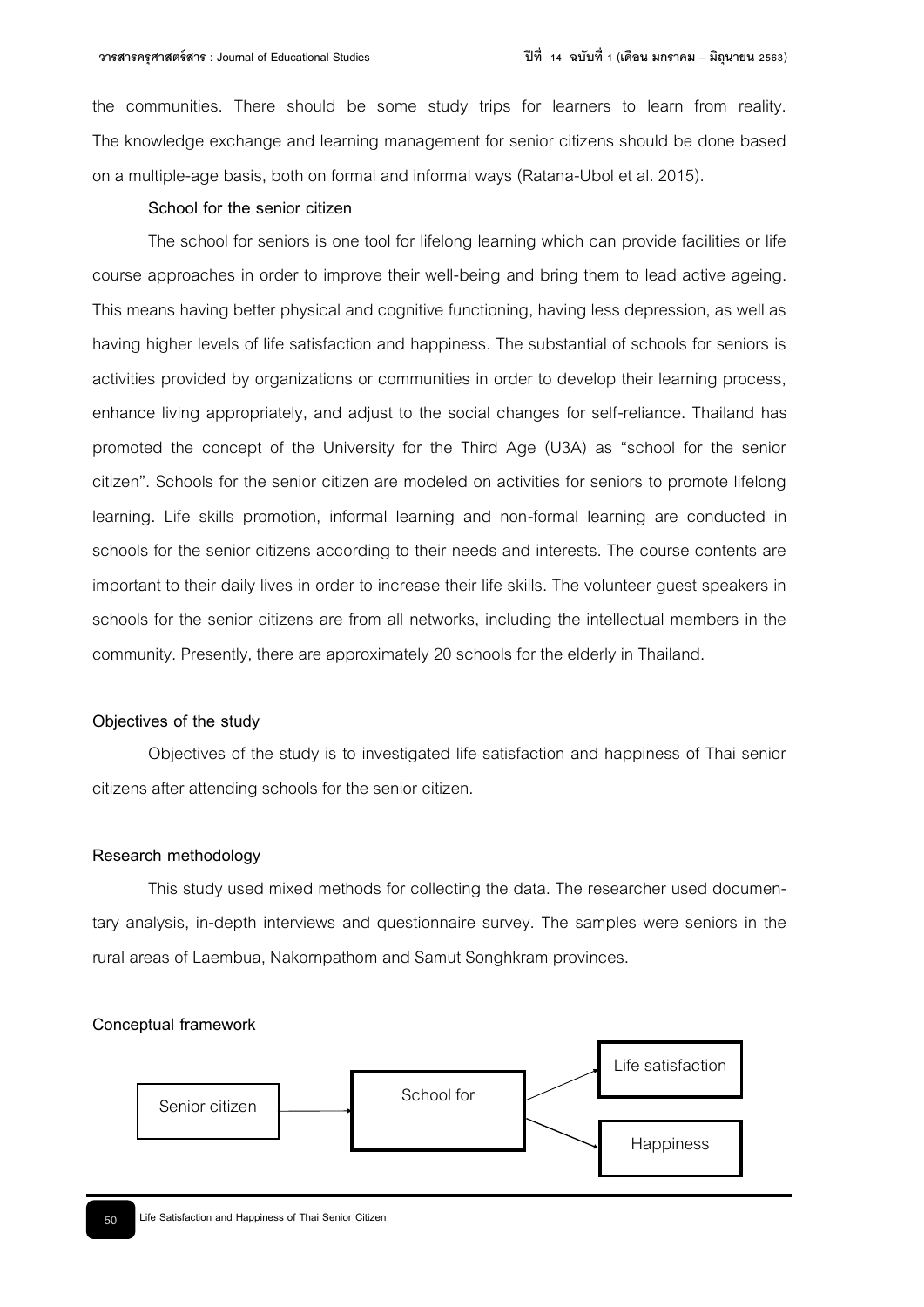## **Results**

Schools for the senior citizen are aimed at elaborating better understanding of Thai senior citizen's learning activities. Schools for the senior citizens can enhance senior citizen's self-esteem, dignity and self-worth. Senior citizen should have spaces or places for meeting, talking, exchanging experiences, sharing wisdom and self-developing in various perspectives. A Motto for a School for Senior Citizen is "Aging with Dignity and Integrity". A Vision for a School for seniors are "knowing accurately, doing actively, transferring sensible". Therefore, the senior citizen will have the opportunity to participate in learning activities in school, promoting the activities for a happy senior life. Schools for the elderly are established in many places such as the old school buildings, senior citizen clubs, a temple, or the founder's home. The activities are mostly arranged for once a week on an ongoing basis. Activities are promoted as scheduled events. The courses can be conducted continuously for a year or for a short period of time. Mission for the Schools for the senior citizens are: 1) to promote self-development and lifelong learning for the senior citizen; 2) to promote the physical and mental health; 3) to encourage the elders to dedicate themselves to the community and society; 4) to enhance the value of the seniors' wisdom which will be acknowledged and valued by others; and 5) to transfer the local culture and wisdom to the society.

From the in-depth interviews conducted with the leaders and the senior citizen in the rural areas, the activities in schools for the senior citizen were found to focus on non-formal and informal learning. The activities in schools were flexible. It depended on the context, culture and needs of each community. The analysis of success factors for enhancing lifelong learning for senior citizen in Thailand were: self-awareness and successful aging; influential leadership; specific and clear goals for continuous activities; actively participating; strong social networks; continuous self- reflection; viewing lessons learnt amongst the senior citizens group; and support from communities and local authorities.

In addition, problems found concerning the schools for senior citizens were: misunderstanding of the technical term of "school"; poor financial support; leaders who do not understand the nature and needs of the senior citizen and persisting in expecting them to work continually; not using the capacity of the senior citizen effectively or efficiently; and little collaboration among the government and communities (Ratana-Ubol, et.al. in referred)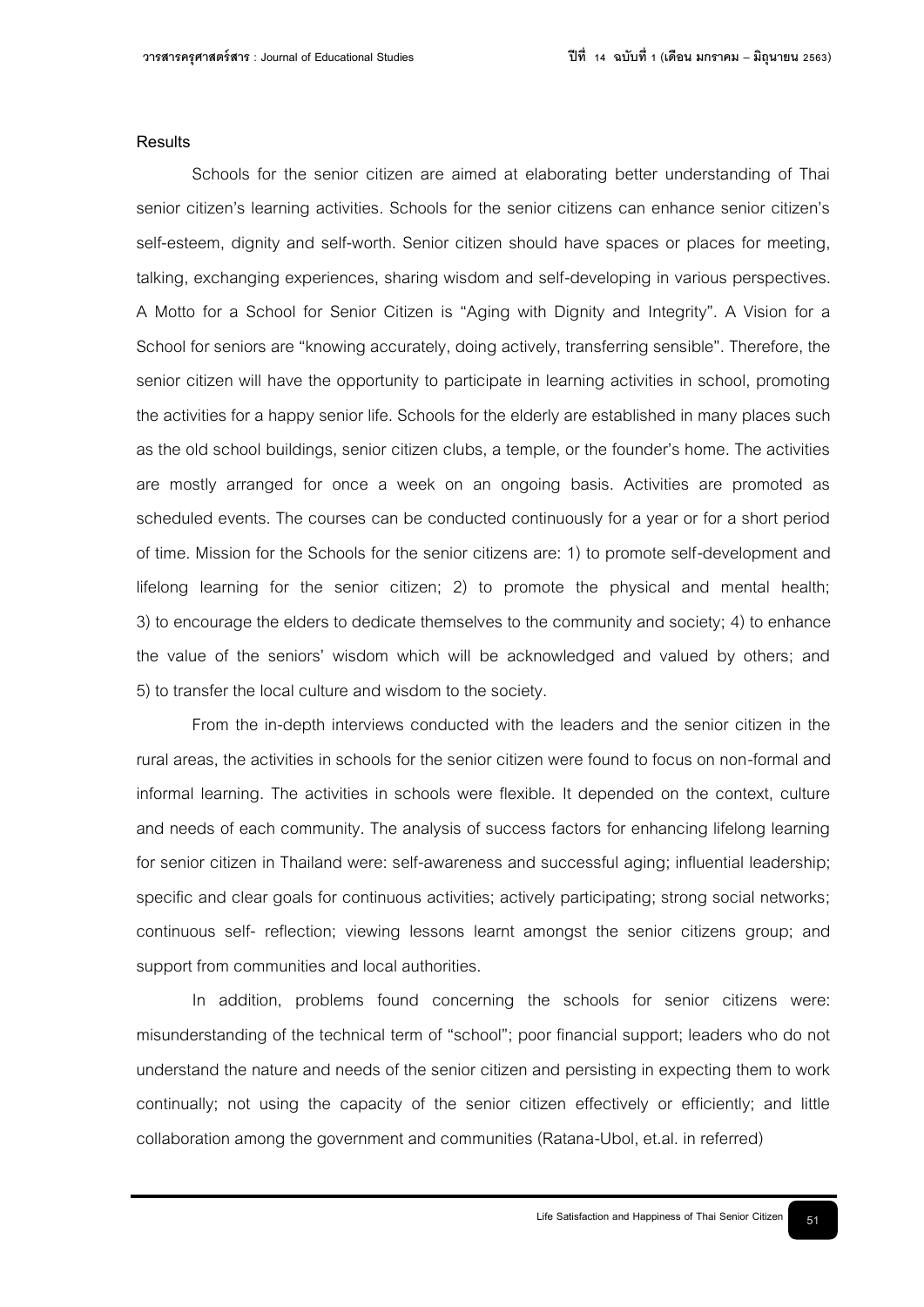This study employed the Life satisfaction and Happiness instrument which was adapted by an author. This instrument is a self-administrative structured questionnaire survey which was conducted with 86 seniors in the rural areas of Laembua, Nakornpathom and Sumut Songhkram provinces. The questionnaires were adapted from the Orientations to Happiness Scale (OTH) (Peterson et al. 2005) and Satisfaction with Life Scale (SWLS) (Diener et al. 1985). Pilot study was conducted with 30 senior citizens in rural areas of Thailand. A report of the Item Objective Congruence (IOC) of the instrument was > 0.50. In addition, the Cronbach alpha was .78 (N=30). The general status of respondents and results of the Happiness instrument of senior citizen are in the following Table 1 and Table 2.

| <b>General Status</b> |                        | ${\sf N}$        | Total |  |
|-----------------------|------------------------|------------------|-------|--|
| Sex                   | Male                   | 12               |       |  |
|                       | Female                 | 74               | 86    |  |
| Age                   | 60-70 years            | 56               |       |  |
|                       | 70-80 years            | 22               | 86    |  |
|                       | 80 years and above     | 8                |       |  |
| <b>Status</b>         | Single                 | 35               |       |  |
|                       | Married                | 51               | 86    |  |
| Education             | Below high school      | 75               | 86    |  |
|                       | Undergraduate          | 11               |       |  |
| Living                | living alone           | 15               | 86    |  |
|                       | living with the family | 71               |       |  |
| Religion              | <b>Buddhist</b>        | 86               | 86    |  |
|                       | Other                  | $\boldsymbol{0}$ |       |  |

**Table 1** The general status of respondents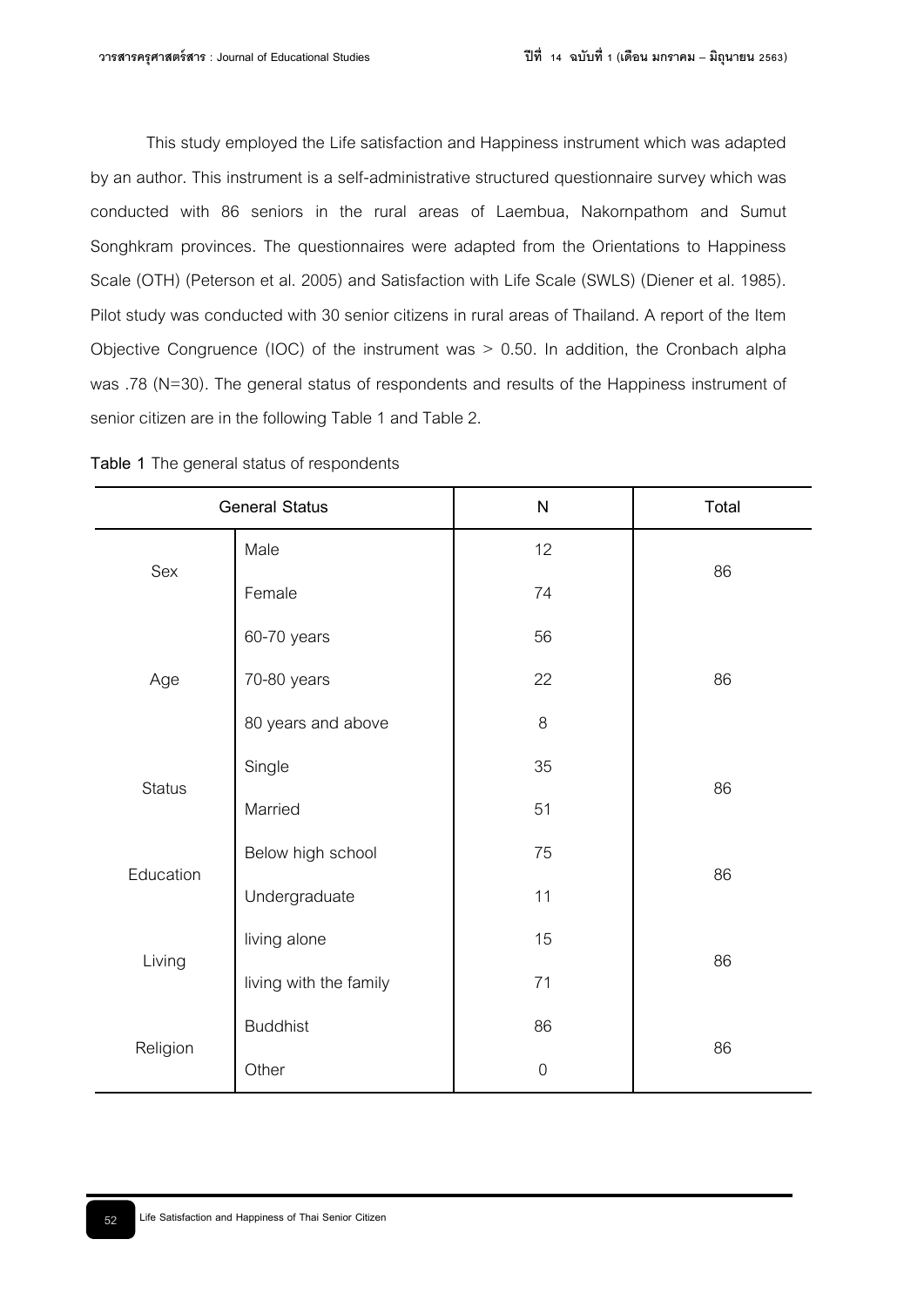**Table 2** Results of the Happiness instrument and translation of senior citizen in Laembua Nakompathom and Sumut Songhkram province

| <b>Items</b>                               | $(Max = 7)$ | Translation                    |
|--------------------------------------------|-------------|--------------------------------|
| In general, I consider myself a very happy | 5.27        | Happy almost all the time.     |
| person.                                    |             |                                |
| Compared to most of my peers, I consider   | 4.90        | Happier than others.           |
| myself less happy or<br>happier.           |             |                                |
| Some people are generally very happy. To   |             | Happy almost all the time.     |
| what extent does this characterization de- | 5.06        |                                |
| scribe you?                                |             |                                |
| Some people are generally not very happy.  |             | Very few times of unhappiness. |
| To what extent does this characterization  | 2.80        |                                |
| describe you?                              |             |                                |

From table 1 and 2, the general status of respondents in Laembua, Nakornpathom and Sumut Songhkram provinces, were mostly females and their ages were between 60-70 years, were married and lived with families. Their educational background was below high school level. All of them were Buddhist.

In general, as senior citizens they considered themselves as being happy individuals. In varied situations, they considered themselves happier than others.

**Table 3** Results of the satisfaction with life instrument and translation of senior citizen in Laembua, Nakornpathom and Sumut Songhkram provinces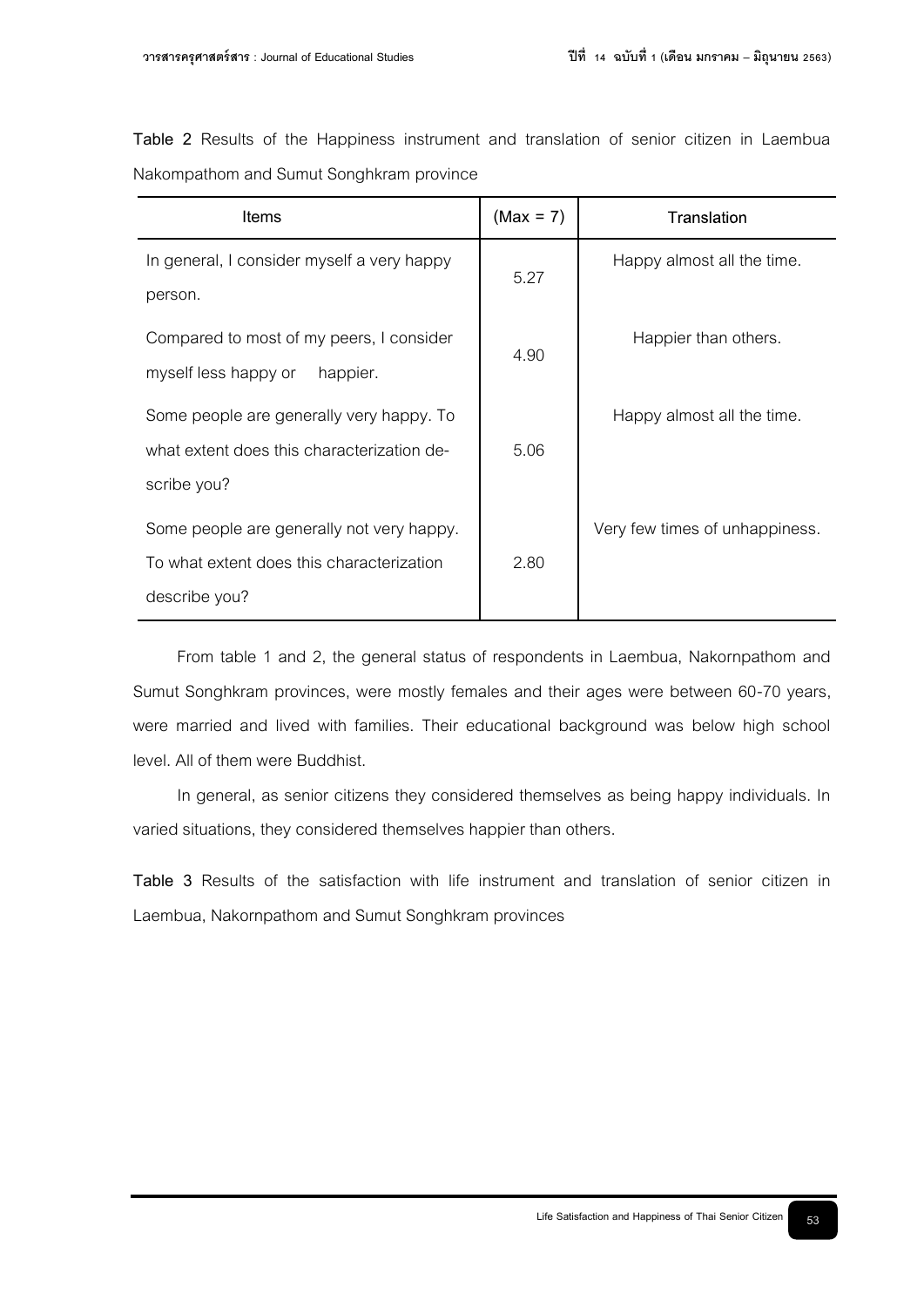| Items                                                        | $(Max = 6)$ | Translation |
|--------------------------------------------------------------|-------------|-------------|
| In most ways my life is close to my ideal.                   | 4.93        | Agree       |
| The conditions of my life are excellent.                     | 4.99        | Agree       |
| I am satisfied with my life.                                 | 5.15        | Agree       |
| So far I have gotten the important things I want in life.    | 4.93        | Agree       |
| If I could live my life over, I would change almost nothing. | 4.77        | Agree       |

From table 3: senior citizen in Laembua, Nakornpathom and Sumut Songhkram provinces, agreed that in many ways the nature of their lives close to their ideals. The conditions of their lives were excellent. They were satisfied with their lives. They had gotten the important things they want in life. In addition, if they could live their lives over, there were little which they would wish to change.

In addition, during the interviews with the Thai senior citizens it was found that they were particularly satisfied with the following aspects: 1) Participation: Senior citizen desire for participation in their communities; communication with other people; awareness of relationships with others, a feeling of worth, and nurturing the next generation; 2) Health: In general senior citizens endeavored to keep healthy and recognized the value and importance of good health; 3) Fulfillment: Senior citizens experienced fulfillment through activities, using time for relaxation, realization of happiness in everyday life's activities, through the successful activities of descendants; 4) Reflections: Verbal or in writing, as in/stories, memories, are important in nurturing the next generation because it defines cultural practices, promotes intergenerational communication and enhances a sense of belonging; 5) Preparation: Senior citizens would have made some preparation for aging, preparation for their future life, consideration of preparation, and readiness for death; 6) Life review: Senior citizens would spend some time in retrospection of their life and self-independence; and 7) Challenge and exploration of new learning: Senior citizens were interested in varying degrees to self-development. In addition to lifelong learning, this is a concept which they are now starting to embrace as being necessary.

# **Discussion and conclusion**

On the first assumption, it seems clear that there is much to be gained for individuals, groups, and communities through the promotion of lifelong learning. Our findings of the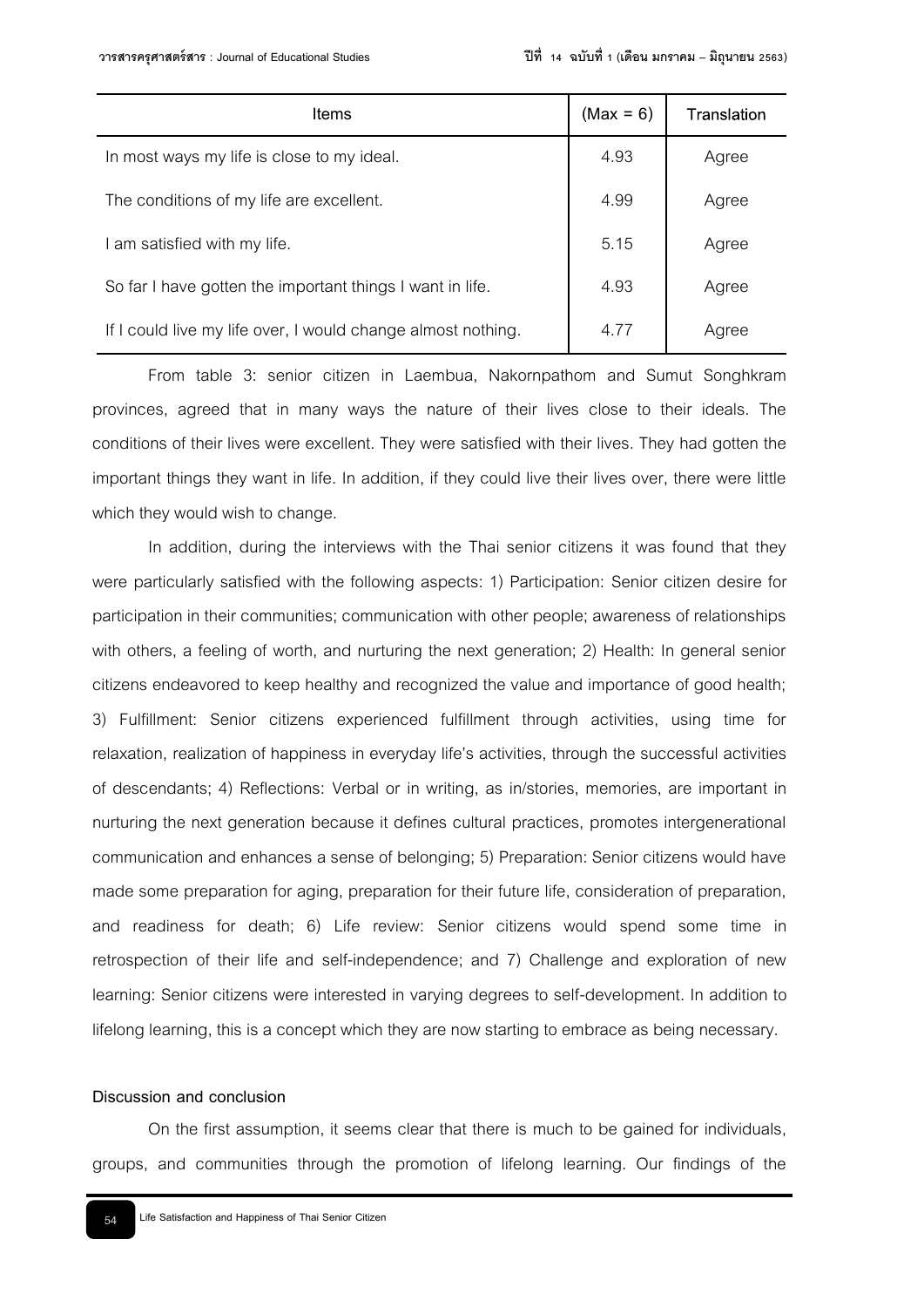activities focusing on non-formal and informal learning in schools for the senior citizen illustrate the two pillars of lifelong learning. Non-formal learning is intentional from the learner's point of view and takes a wide variety of approaches, which makes consensus harder to reach. Non-formal programs are those sponsored by community, civic, and voluntary organizations, such as the local library sponsoring a book club, the Red Cross offering diabetes screening, a civic club sponsoring a travel outing, a faith group meeting to study their faith's literature, and so on. In term of informal learning, a category that includes incidental learning, it is learning that results from daily activities related to work, family or leisure. It is in most cases unintentional from the learner's perspective but often referred to as learning by experience or simply as experience. Therefore, non-formal learning and informal or incidental learning are at the heart of adult education because of its learner-centered focus and the lessons that can be learned from life experience (Merriam and Kee 2014; Werquin 2010; Marsick and Watkins 2001). In addition, the Organisation for Economic Co-operation and Development (OECD) which has been researching and promoting the importance of lifelong learning, views the recognition of non-formal and informal learning as a crucial part or an important means for making the lifelong learning (Cameron and Harrison 2012). The significance of findings from a qualitative study presented by MacKean and Abbott-Chapman (2011), which investigated the part played by informal learning in positive ageing, allowed respondents to speak freely about their perceived needs and expectations for a satisfying lifestyle, in the context of their membership of community-based organisations. Findings revealed the benefits that older people perceive they derive from participation in the informal learning which they enjoy. The study found that learning taking place is appropriate to the phase in life which is characterised by loss of paid employment and of relationships, and that this learning plays an important role in helping older people stay positive, and maintain independence and social engagement.

In addition, similar to our findings, the findings presented by Sasipat Yodpet and the Foundation of Thai Gerontology Research and Development Institute (2016), indicated the strength of schools for the senior citizens that can encourage the lifelong learning to enhance their self-esteem, self-worth, self-control, self-awareness, physical health, and life satisfaction. The project was conducted in 4 communities in different provinces, and it was found the strength of ageing by implementing the knowledge which were included in such a knowledge base of health care, social changes, technology and communication, and informal learning activities such as agriculture, invention, music, etc. However, the problems found concerning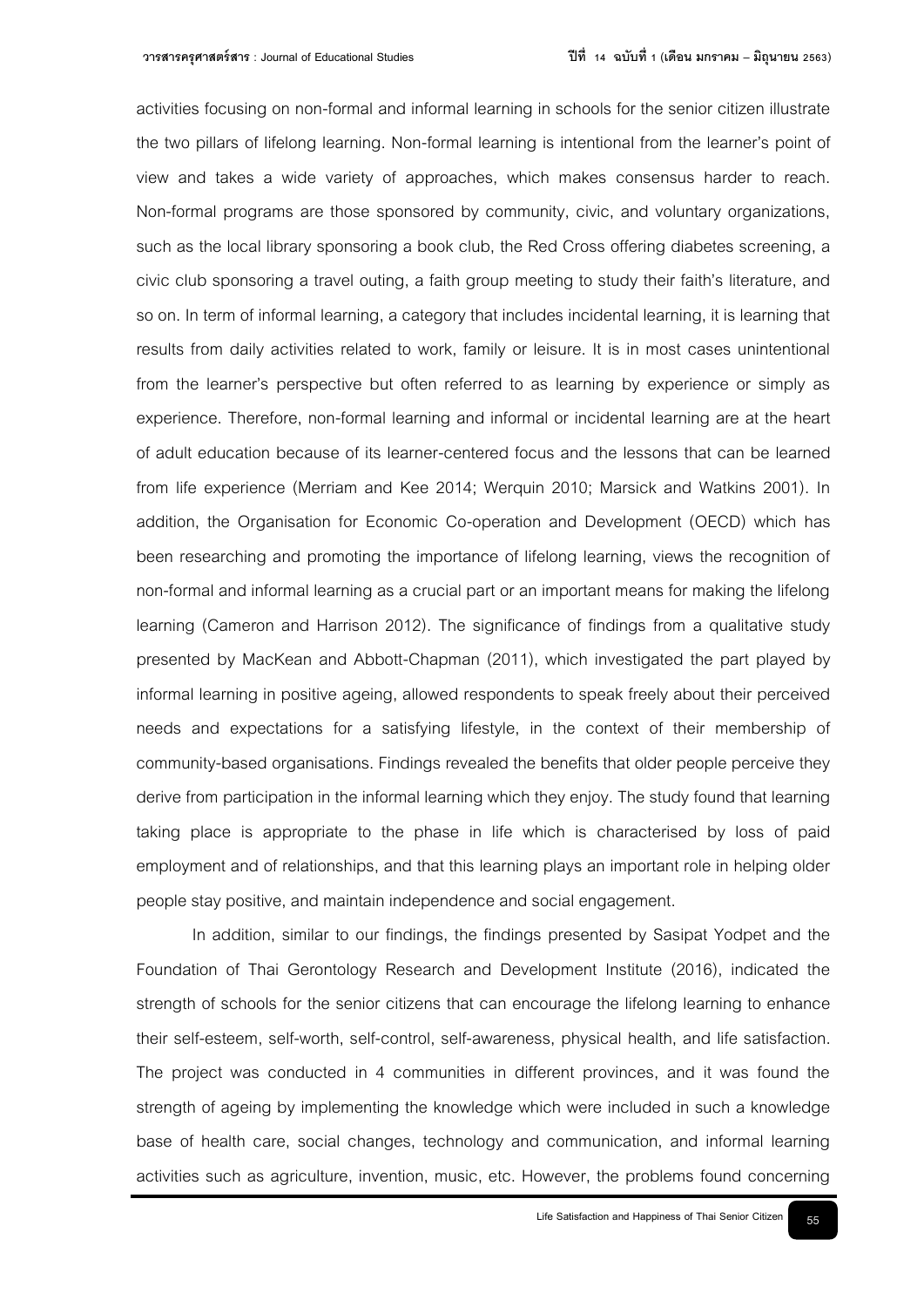the schools for seniors, were partly the same as this study, were the lack of consideration for actual needs of the learner and funding for operation, besides the lack of insight about lifelong learning, knowledge and skill for designing the learning course, teaching skills and facilitators. As described by Pires (2009), there is a lack of studies and research on adult reasons and expectations regarding learning, education and training, especially from a lifelong and life-wide perspective. Their reasons, interests and needs are seldom known in depth, although they play a fundamental role in their demand and participation in education and training activities. Overall, these findings related to the needs of policy as well as practical issues of organizing U3A education or senior citizen lifelong learning in a way that the flexible convergence of formal, non-formal and informal education modes of teaching, learning and provision of education is required to sufficiently, adequately and clearly cater for a diversity of needs and interests (Ratana-Ubol and Richards 2016).

According to the assumption underlying andragogy proposed by Knowles (1980 cited in Merriam 2001), describes the adult learner as someone who is motivated to learn by internal rather than external factors. Nowadays, understanding the motivational structure related to adult learning is becoming more and more important, specifically in the knowledge society and lifelong learning society (Pires 2009). Due to our findings that senior citizens are partly motivated by internal factors, including self-awareness, self-reflection, and actively participating, seniors have a range of motivators for participating in lifelong learning activities. Although motivators are best classified into two specific types of motivators: instrumental motivation (work, career, and skills training) and expressive motivation (personal development and social relations), but several studies point to expressive motivation as the main driver behind later lifelong learning (Mathew and Leong 2014). Similar to our findings, described by Yang and Hung (2015), senior citizens demonstrate greater self-perseverance, and successively participate in community lifelong learning based on their personal intentions to achieve the goals of self-satisfaction and life fulfillment. However, differ to our findings of external factors, some theorists concluded that social support is more essential to the well-being of the elderly than to younger people, or implied that support has more influence on well-being in older groups than younger groups (Kunkel 1981; Gallagher 1980). Some findings, including Thailand, indicated that social support is the important factor that plays a major role in maintaining well-being and happiness in the aged. The social relations integral to an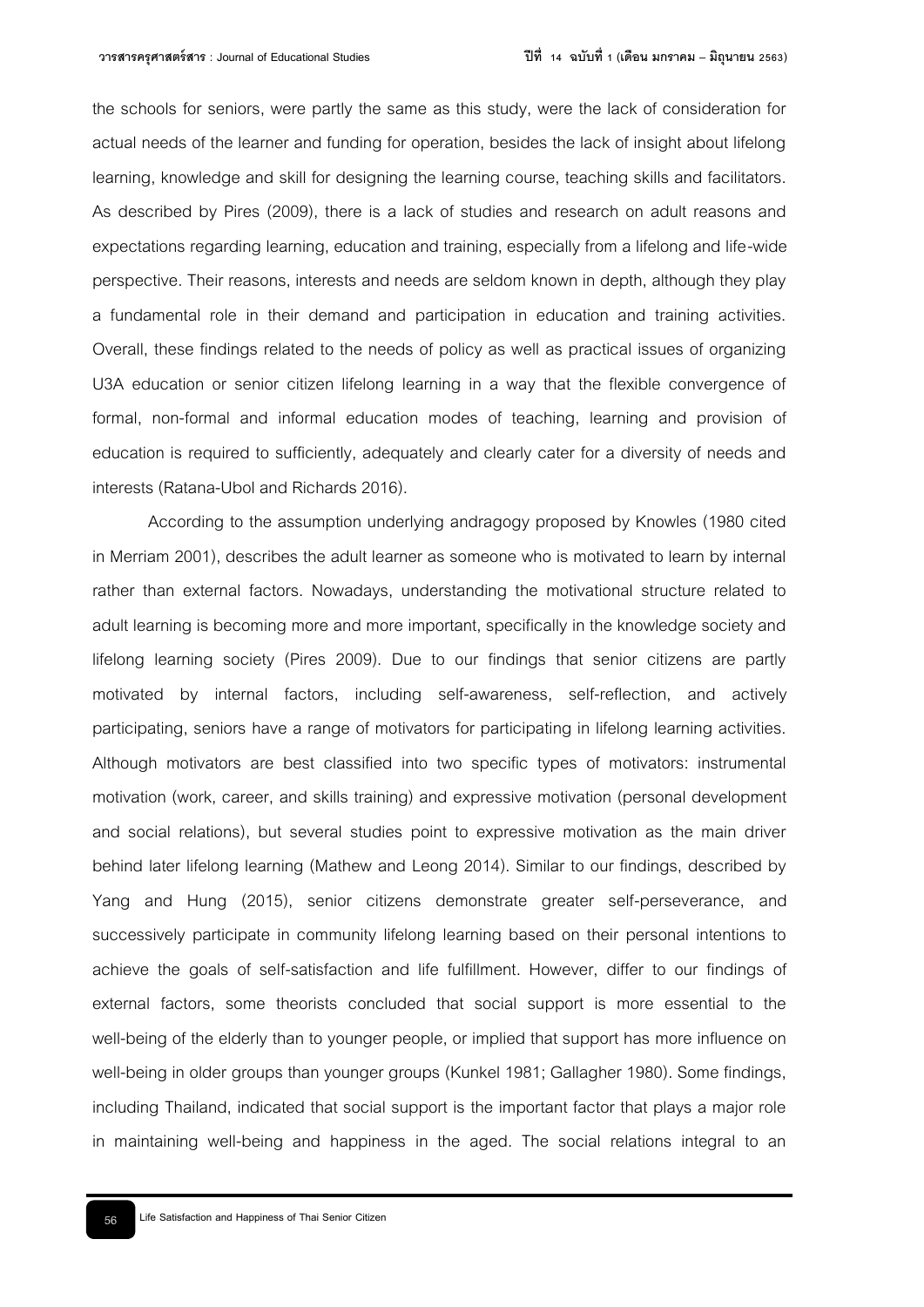exercise environment and the social networks among the elderly, such as families, friends, and the community, are significant determinants of subjective wellbeing, including perceived satisfaction in life, in older adults (Hsu et al. 2014; Kuhirunyaratn et al. 2007). As a result, the findings have several important implications for elderly behaviors such as how to support the elderly to maintain good attitudes toward life, how to maintain good physical health status, and the elderly's ability to perform daily activities etc. It must be remembered that numerous internal and external factors are involved (Gray, Rukumnuaykit, Kittisuksathit, and Thongthai 2008 cited in Rojpaisarnkit 2016)

Focusing on the studies of life satisfaction, a relatively large body of gerontological and medical literature examines the effect of health on the life satisfaction of the oldest old. Among the numerous factors identified as affecting the life satisfaction of the most elderly, health plays a highly prominent role (Gwozdz and Sousa-Poza 2009). Similar to our findings, health were found to affect elderly life satisfaction in congruence with the study proposed by Clemente and Sauer (1976) who conducted an analysis of life satisfaction with 1491 individuals 18 years of age and older, reported health as the most effective predictor. Similar to the study proposed by Jung and colleague (2010) who utilized herein consisted of 3278 elderly people aged 65 years or older, from 9308 households, suggested that one of the most influential variables in life satisfaction was health checkups. In addition, family income has also been presented as having a strong positive correlation with life satisfaction in the general population (Bradburn and Capolvitz 1965; Wilson 1967). Spreitzer and Snyder (1974), in an analysis of 1547 persons from 18 to over 65, similarly found income to be the predominant predictor of life satisfaction. In the context of Thai culture, Herberholz (2012) also suggested that income aspirations, health and being integrated seem to matter most for life satisfaction. It was concluded that health and income are the most significant factors related to life satisfaction and happiness of the senior citizen. However, the activity theory of life satisfaction and happiness among the aging, first developed by Havighurst and Albrecht (1953) and revised by Lemon, Bengston, and Peterson (1972), asserts a positive relationship between the aged individuals level of participation in social activity and his life satisfaction (Knapp 1977). Lemon, Bengston, and Peterson (1972) have extended the theory to consider the effects of different types of activities. They identified these areas of activity as informal activity (on a personal or intimate level), formal activities (i.e., participation in organizations) and solitary activity. Both informal and formal activities are seen as providing more opportunity for role supports (which are seen as contributing to life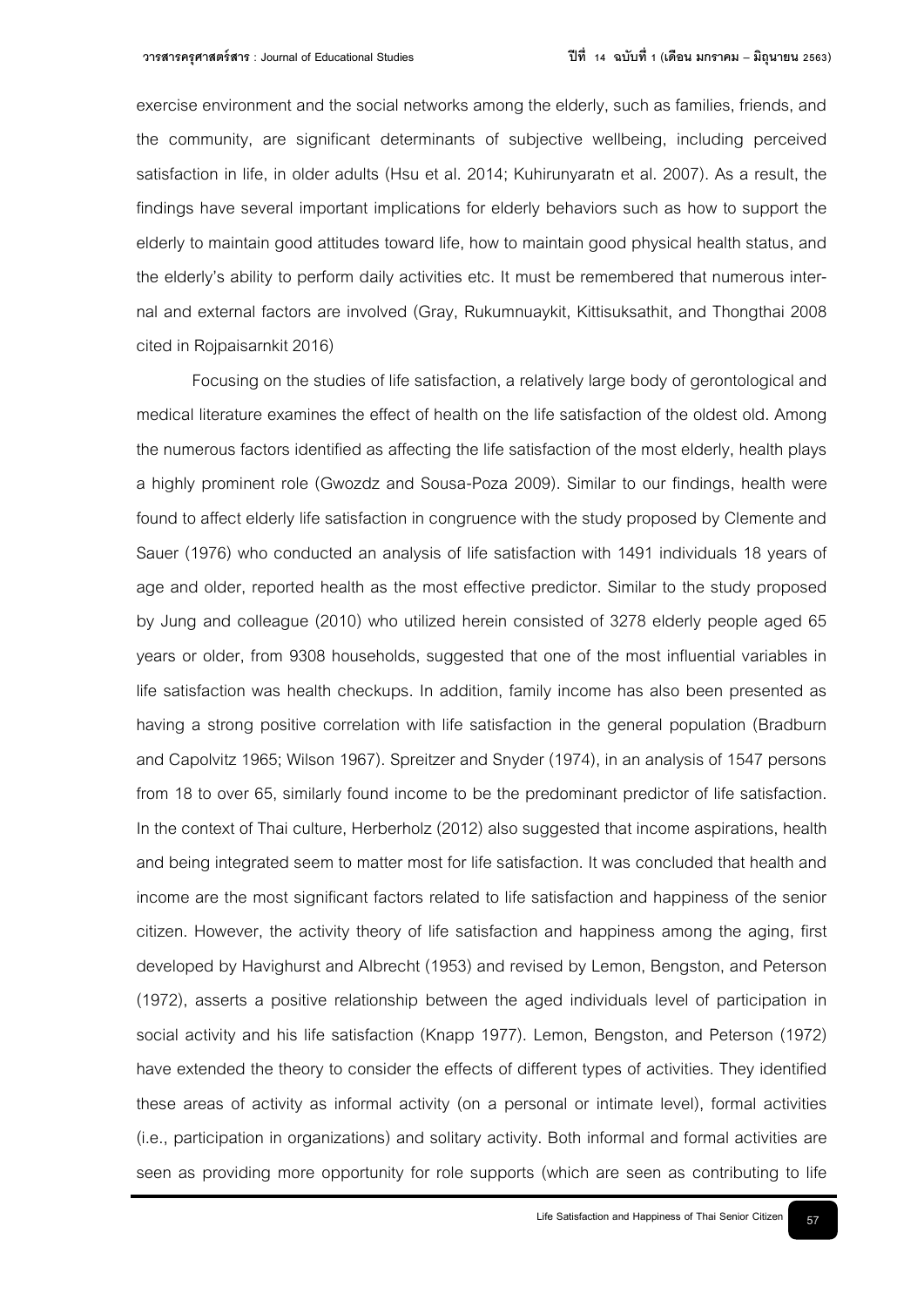satisfaction) than does solitary activities. Some research studies analyzed the role of social activity and reported it to be a determinant of life satisfaction and happiness among the aged (Lemon, Bengston, and Peterson 1972; Edwards and Klemmack 1973; Knapp 1977).

Therefore, education for the senior citizen, the concept that education should be holistic and its main aim should be the pleasure of learning and meeting other friends in conducive surroundings. However, there are problems related to education for senior citizen such as, misunderstanding of using the education term for senior citizen learning, and over structured education for senior citizen. Informal education settings offered strengths and appeal to senior citizens. They felt disenfranchised in formal settings. Real senior citizen learning happens in a setting where they feel less intimidated and more comfortable than they do in a structured institution or setting. Lifelong learning enhances happiness and well-being of the senior citizen.

The conclusions for senior citizen learning are as follows: firstly, life satisfaction and happiness or a feeling characterized by pleasure or contentment about their life should be recognized. The pursuit of happiness is an important goal for senior citizens and the World Health Organization is increasingly emphasizing happiness as a component of health. (DeGargino 2014). Secondly, successful aging has become a very important concept for senior citizens which mean they are living a healthy, happy and positive life. The seniors can enrich their life by maintaining a positive attitude. Therefore, achieving a positive approach to aging is significant in the senior years. Third, senior citizens should be able to reflect on past experiences of life with a sense of appreciation promote intergenerational conserve culture. Senior citizens learning should promote the awareness of life-reviews which is an understanding of the realities in modern life. Fourthly, the senior citizen's perception of the quality of life is significant. It's prudent to examine the senior citizen's life conditions as well as their ratings of quality of their life. It is especially important that care givers are made aware and be able ensure that physical, intellectual, emotional and social factors are present for individuals in their care.

#### **Recommendations**

In support of the Education for All (EFA) movement, which aims to expand basic education in order to build strong foundations for lifelong learning.

1. Actively promote motivation amongst the stakeholders to work collaboratively in order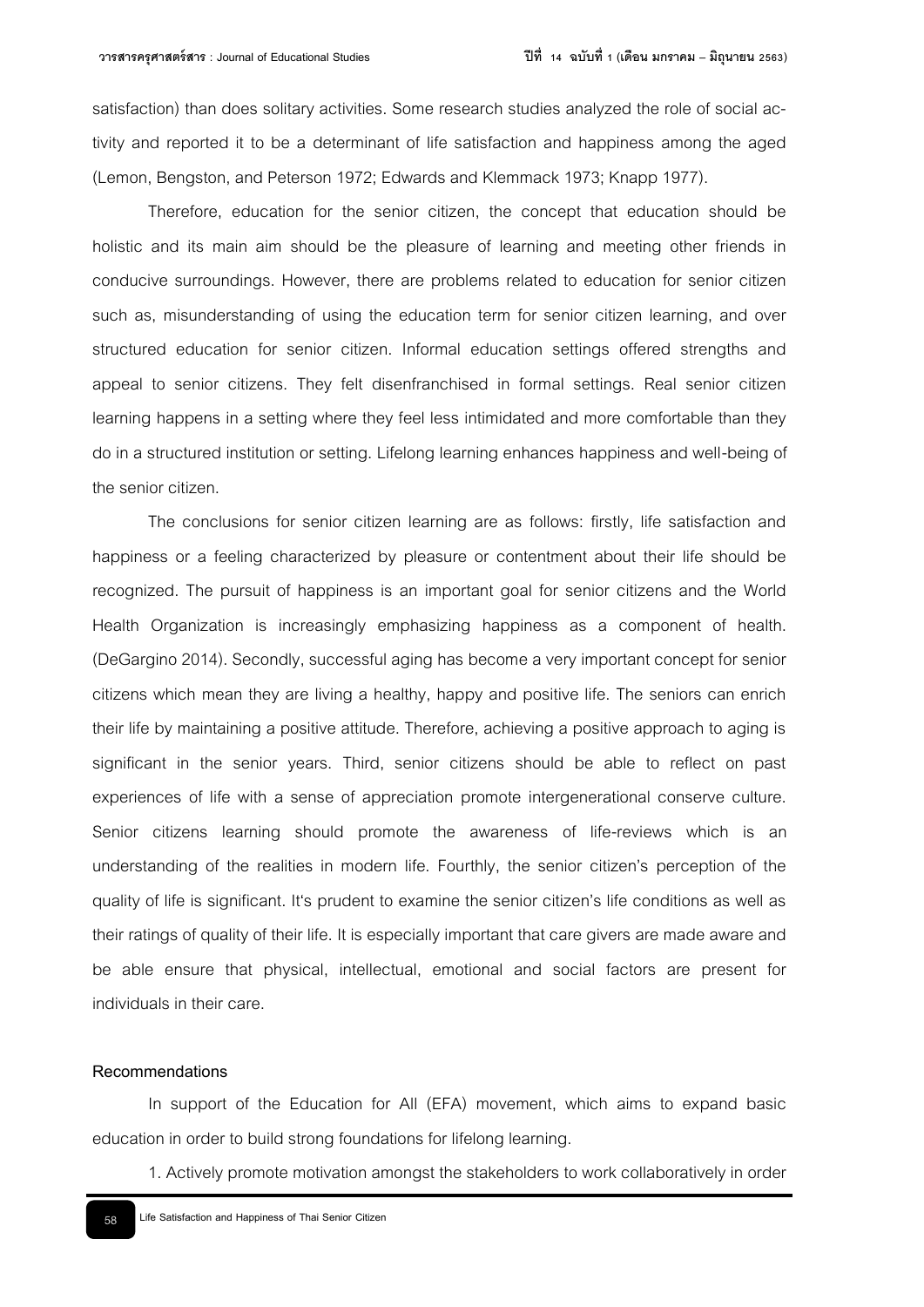to write a policy as a plan of action to promote lifelong learning. The stakeholders are, Government, Local Authorities, NGO's, Health Care Services, who are the primary source of funding, the family, Senior Citizens Clubs, Non-formal Learning Centres in the Communities and the Temples who are active in planning, providing, organising and implementation of activities. Families should be involved in the writing of proposed policies which will promote stronger bonds between families in the communities. The core message in the implementation of activities should be realistic, creative, collaborative and accessible to senior citizens. The benefit of this is the spreading of the information, opening up opportunities to move amongst other seniors, meet new friends, allow a measure of independence and increase self-esteem. Proactivity in encouragement in the members will greatly enhance happiness and an active senior life's outlook.

2. Promote the value and understanding of learning, both overt and covert. The value of learning and the application of knowledge in daily living, also to promote social integration and the opportunities for which it could create financial benefits, which in turn enhances self-esteem and happiness. Edutainment - learning in a happy and friendly atmosphere, will result in many benefits and promote participation amongst the members, also all the stakeholders. Identifying the knowledge and experience will lead to the discovery of the lost resources amongst the senior citizens which could be revitalised to the benefit of the individual, community and the general economy. To think about and seek the future of their communities based on their own inherited cultural values, indigenous knowledge and beliefs encouraged.

3. Provision of facilities and resources. These are mainly provided by the Government, NGO's, donations and charities. Senior citizens should be encouraged to embark on fund-raising activities and explore for additional resources which will cover expenses and promote self-sustainabilities. Follow the present trends in creating more schools for the elderly, especially in the poorer communities. This will require more individuals willing to be involved in teaching, such as retired educators tapping into an available resource. Explore ways that education can be provided for seniors who are no longer mobile and do not have access to ITC. Transform the learning and training environment, creating places of pleasure and interest involving the youth, family members and volunteers. Develop support systems for the caregivers.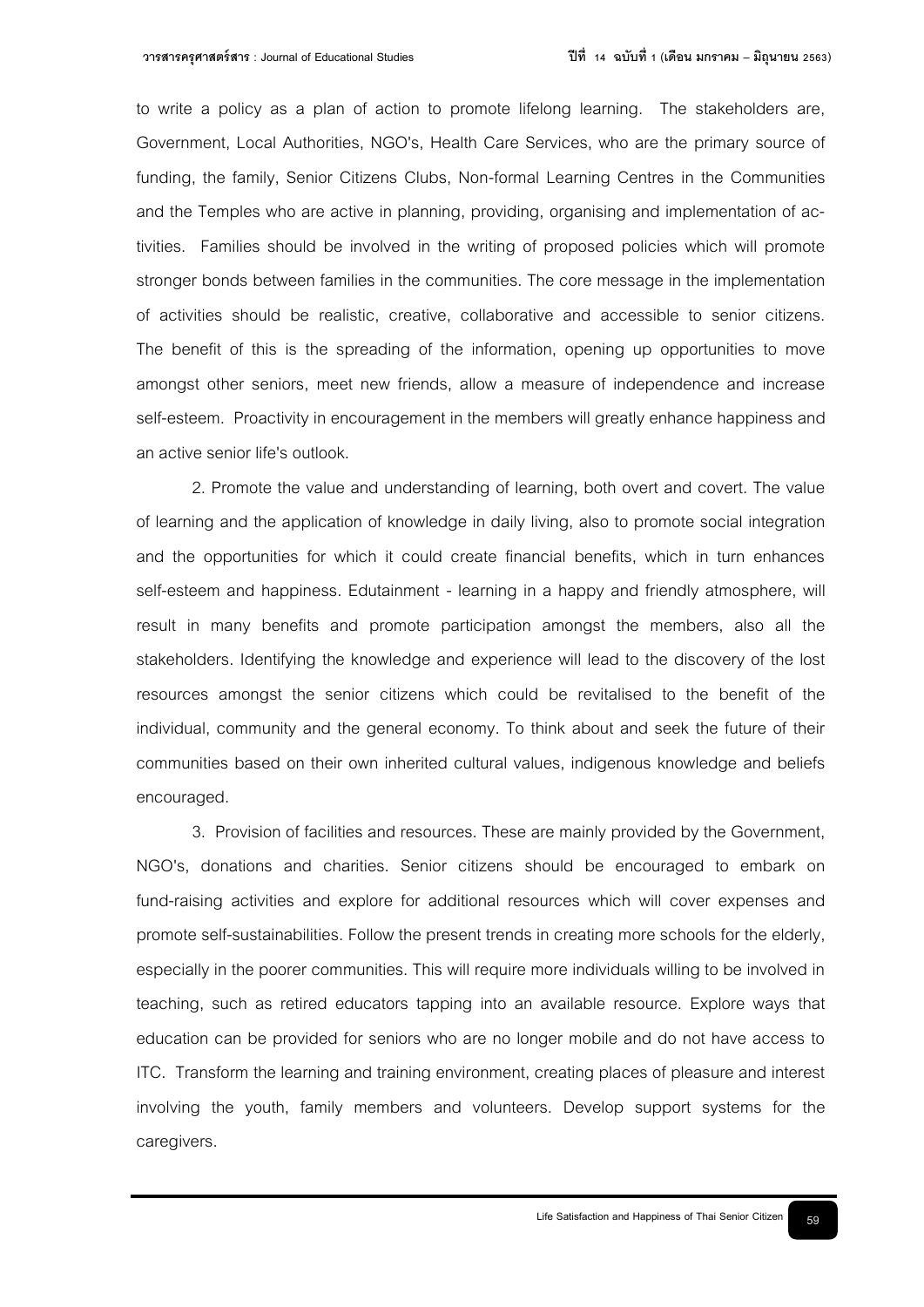4. Promote the concept of intergenerational learning and teaching with the emphasis on Respect, Reciprocal learning, Revitalising indigenous knowledge and beliefs. Aim to advance a culture of reading and writing promoting Lifelong Learning. Strengthen community bonds through active citizenship. Encourage interdisciplinary discipline. Intergenerational learning and activities can and will promote the culture and beliefs of a community which will result in strong family bonds and support.

## **References**

- Anantanasuwong, D., and Seenprachawong, U. (2012). Life Satisfaction of the Older Thai: Findings from the Pilot HART. In Smith, J. P., and Majmundar, M. (editors), *Aging in Asia: Findings from New and Emerging Data Initiatives.* Washington, DC: National Academies Press.
- Bradburn, N., and Capolvitz, D. (1965). *Reports on Happiness: A Pilot Study of Behavior Related to Mental Health*. Chicago: Aldine.
- Cameron, R., and Harrison, J. (2012). The interrelatedness of formal, non-formal and informal learning: Evidence from labour market program participants. *Australian Journal of Adult Learning* 52(2) : 277-309.
- Chan, A. C. M., Tang, P. P. K., and Ma, C. H. K. (2010). Ageing Population and Health Care Services in the Asia Pacific Region. In Hofmeister, Wilhelm (editor), *Ageing and Politics Consequences for Asia and Europe*. Singapore: Konrad-Adenauer-Stiftung.
- Clemente, F., and Sauer, W. J. (1976). Life satisfaction in the United States. *Social Forces* 54 : 621-631.
- DeGargino, J. P. (2014). *The world Health Organization*. Geneva, Switzerland.
- Diener, E., Emmons, R. A., Larsen, R. J., and Griffin, S. (1985). The satisfaction with life scale. *Journal of Personality Assessment* 49 : 71-75.
- Edwards, J., and Klemmack, D. (1973). Correlates of life satisfaction: A re-examination. *Journal of Gerontology* 28 : 497-502.
- Foundation of Thai Gerontology Research and Development Institute. (2009). *Situation of the Thai Elderly 2009*. Bangkok: TQP Ltd.
	- \_\_\_\_\_\_\_\_. (2010). *Situation of the Thai Elderly 2010*. Bangkok: TQP Ltd.
		- \_\_\_\_\_\_\_\_. (2012). *Situation of the Thai Elderly 2012*. Nonthaburi: SS Plus Media.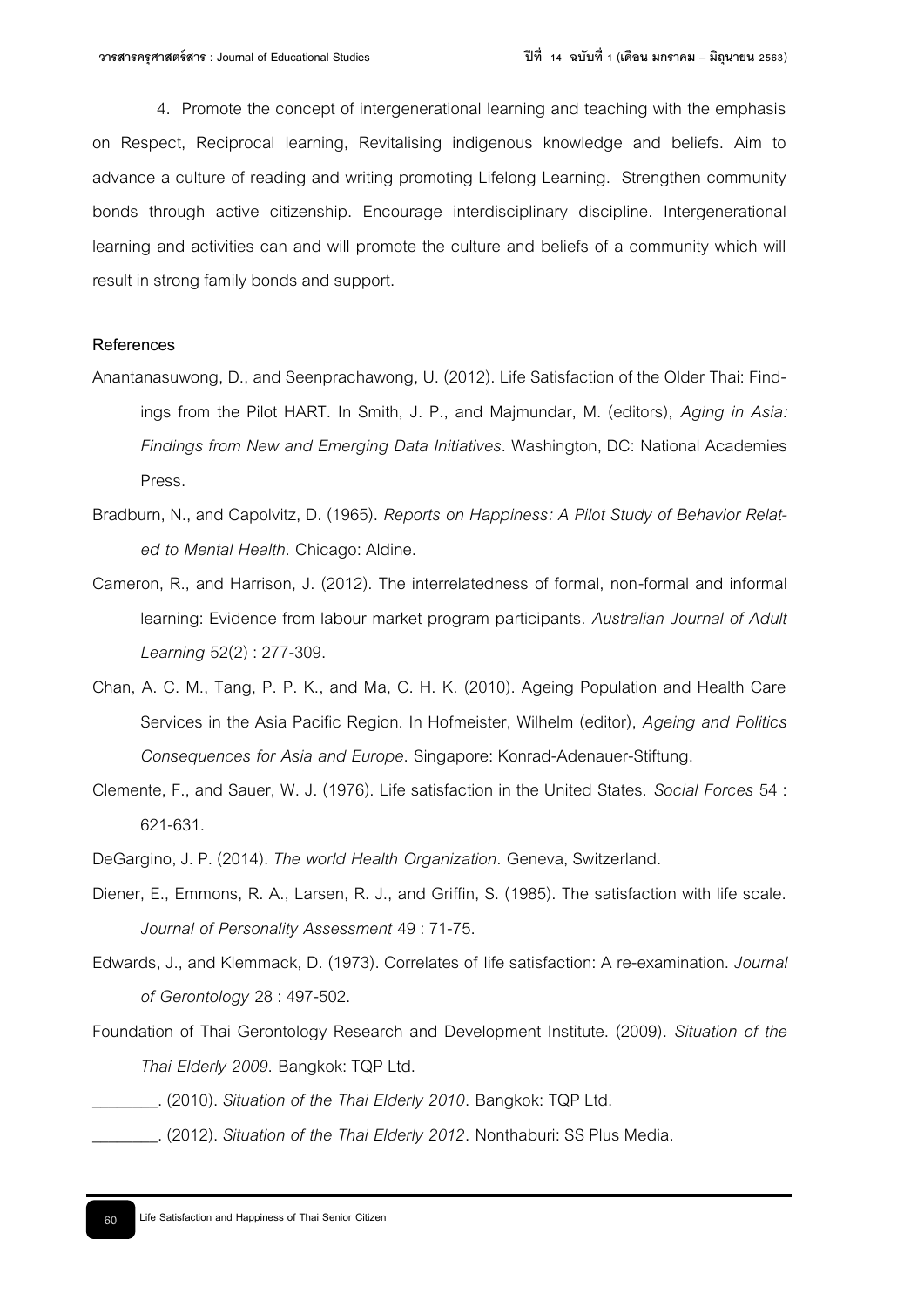- \_\_\_\_\_\_\_\_. (2016). *Lesson Learned of best practices in schools and elderly clubs.*  E-newsletter. Retrieved February 13, 2017, from http://thaitgri.org/?p=37852
- Francese, H, and Kinsella, K. (1992). Aging trend: Thailand. *Journal of Cross-Cultural Gerontology* 7 : 89-96.
- Gallagher, B. (1980). *The Sociology of Mental Illness*. Prentice-Hall, Inc.: Englewood Cliffs, New Jersey.
- Gray, R., Pattaravanich, U., Chamchan, C., and Suwannoppakoa, R. (2013). *New Concept of Older Persons: The Psycho–social and Health Perspective*. Bangkok: Duentula Printing House.
- Gwozdz, W., and Sousa-Poza, A. (2009). *Ageing, Health and Life Satisfaction of the Oldest Old: An Analysis for Germany*. Germany: The Institute for the Study of Labor (IZA).
- Havighurst, R., and Albrecht, R. (1953**).** *Older People***.** New York: Longmans, Green. Headey, B., and Wearing, A. (1992). *Understanding Happiness: A Theory of Subjective Well-Being*. Australia: Longman Cheshire.
- Herberholz, C. (2012). Expatriate Happiness in Thailand: An Exploratory Study. *Chulalongkorn Journal of Economics* 24 : 45-57.
- Hsu, S. C., Rong, J. R., Lin, H. R., and Liu, C. Y. (2014). Effectiveness of Intergenerational Program in Improving Community Senior Citizens' General Health and Happiness. *European Scientific Journal* 10(12) : 46-63.
- Jung, M., Muntaner, C., and Choi, M. (2010). Factors Related to Perceived Life Satisfaction among the Elderly in South Korea. *Journal of Preventive Medicine and Public Health* 43 (4) : 292-300.
- Knodel, J., Prachuabmoh, V., and Chayovan, N. (2013). *The Changing Well-being of Thai Elderly: An update from the 2011 Survey of Older Persons in Thailand*. Chiang Mai, Thailand: HelpAge International.
- Knodel, J., Teeawichitchainan, B., Prachuabmoh, V., and Pothisiri, W. (2015). *The Situation of Thailand's Older Population: An update based on the 2014 Survey of Older Persons in Thailand*. US: Population Studies Center, University of Michigan.
- Kuhirunyaratn, P., Pongpanich, S., Somrongthong, R., Love, E. J., and Chapman, R. S. (2007). Social Support among Elderly in Khon Kean Province, Thailand. *Southeast Asian J Trop Med Public Health* 38(5) : 936-946.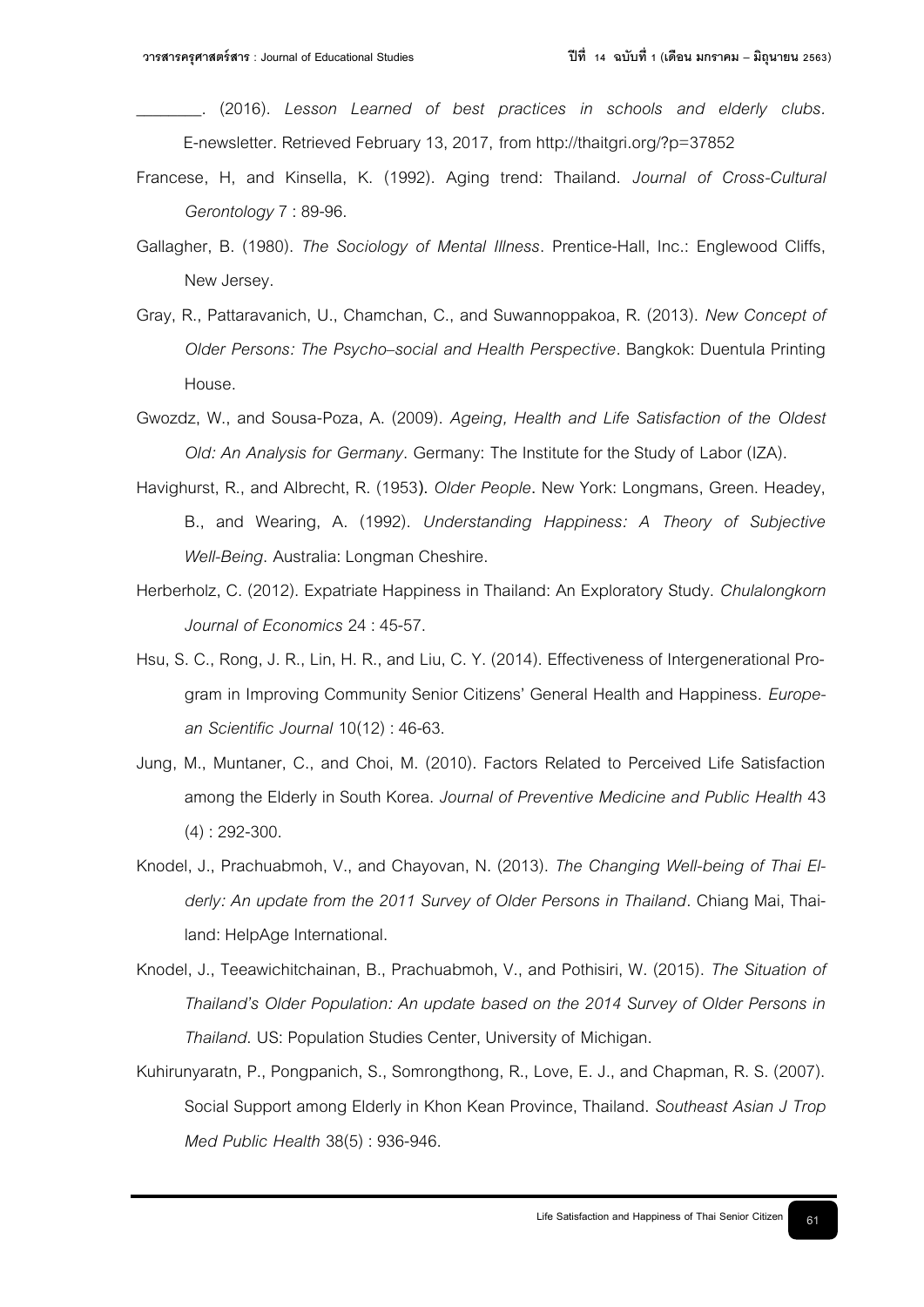- Kunkel, D. (1981). *Age and Correlation of Life Satisfaction: Are the Elderly Different?* Thesis submitted to the Graduate Faculty of Texas Tech University in Partial Fulfillment of the Requirements for the Degree of Master of Arts.
- Lemon, B. W., Bengston, V. L., and Peterson, J. A. (1972). An exploration of the activity theory of aging: Activity types and life satisfaction among in-movers to a retirement community. *Journal of Gerontology* 27 : 511-523.
- MacKean, R., and Abbott-Chapman, J. (2011). Leisure activities as a source of informal learning for older people: The role of community-based organisations. *Australian Journal of Adult Learning* 51(2) : 226-247.
- Mathew, M., and Leong, Y. H. T. (2014). *Towards Ageing Well: Aspirations, Challenges and Initiatives*. Singapore: IPS Exchange.
- Merriam, S. B. (2001). Andragogy and Self-Directed Learning: Pillars of Adult Learning Theory. In Merriam, S. (editor), *The new update on adult learning theory*. San Francisco: Jossey-Bass.
- Merriam, S. B., and Kee, Y. (2014). Promoting Community Wellbeing: The Case for Lifelong Learning for Older Adults. *Adult Education Quarterly* 64(2) : 128-144.
- National Statistical Office. (2013). *Social Indicators 2013*. Bangkok: Statistical Forecasting Bureau.
	- \_\_\_\_\_\_\_\_. (2014). *The 2014 Survey of the Older Persons in Thailand*. Bangkok: Text and Journal Publication.
- \_\_\_\_\_\_\_\_. (2016). *Report on Population Characteristics: The 2015-2016 Survey of Population Change*. Bangkok: Statistical Forecasting Bureau.
- Office of the National Economic. *Population Projections for Thailand, 2010-2014*. Retrieved October 31, 2015,from http://countryoffice.unfpa.org/thailand/drive/ PopPolPlanenglishedited161112-1.pdf
- Peterson, C., Park, N., and Seligman, M.E.P. (2005). Orientations to happiness and life satisfaction: The full life versus the empty life. *Journal of Happiness Studies* 6 : 25-41.
- Pires, A. O. (2009). Higher Education and Adult Motivation towards Lifelong Learning: An Empirical Analysis of University Post-Graduates Perspectives. *European Journal of Vocational Training* 46(1) : 129-150.